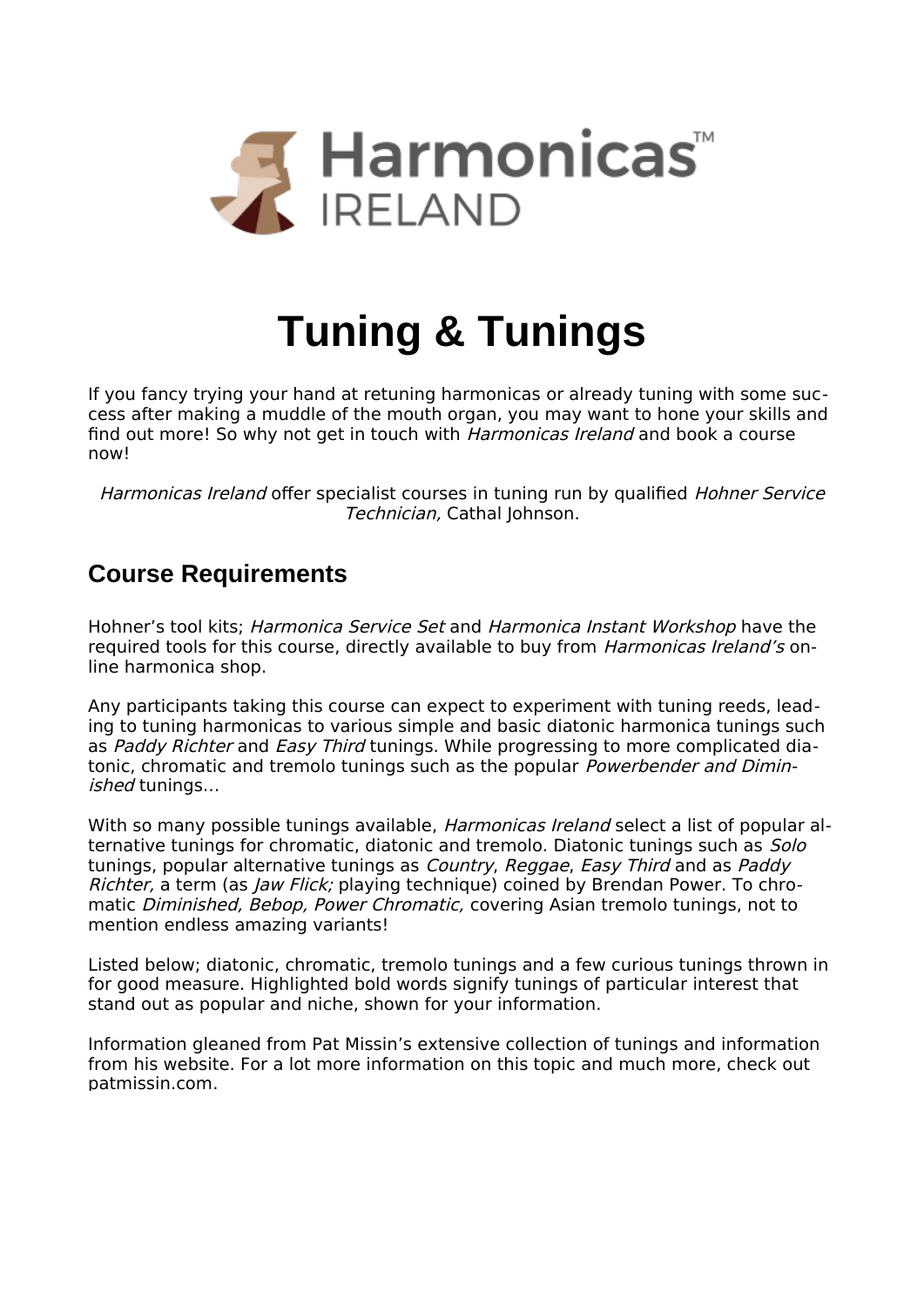# **Country Tunings**

1.2 - MAJOR SEVENTH (COUNTRY)

BLOW C E G C E G C E G C HOLE 1 2 3 4 5 6 7 8 9 10 DRAW D G B D F# A B D F A

A tuning favoured by many such as Andy Irvine.

# **Melody Maker**

1.3b - FEADAN TUNING (Randy Goodhew)

BLOW D F# A C E G C E G C HOLE 1 2 3 4 5 6 7 8 9 10 DRAW E G B D F# A B D F# A

In the Irish language the word "feadan" used when referring to a whistle or flute. Interesting name, interesting tunings!

## **Minor Tunings**

## **2.2 - WILL SCARLETT TUNING**

BLOW C E A C E G C E G C HOLE 1 2 3 4 5 6 7 8 9 10 DRAW E G B D F# A B D F# A

**Will Scarlet**, credited for advancing the evolution of the harmonica by discovering the fascinating potential of adding auxiliary reeds for extra bending possibilities. This ultimately led to Rick Epping designing the XB40 for Hohner and releasing this fantastic harmonica on the market, unfortunately however they are no longer made. Although Will Scarlet was not the first to discover this phenomenon as Richard Sleigh and Brendan Power, aware of the possibilities, made prototype harmonicas with research and development. The following tunings composed by Will Scarlet make for interesting playing abilities

## **2.3 - HARMONIC MINOR**

BLOW C Eb G C Eb G C Eb G C HOLE 1 2 3 4 5 6 7 8 9 10 DRAW D G B D F Ab B D F Ab

12.4b - GYPSY MINOR TUNING (Andreas Duwe)

BLOW  $C#$  Eb G  $C#$  Eb G  $C#$  Eb G  $C#$ HOLE 1 2 3 4 5 6 7 8 9 10 DRAW D G Bb D F# A Bb D F# G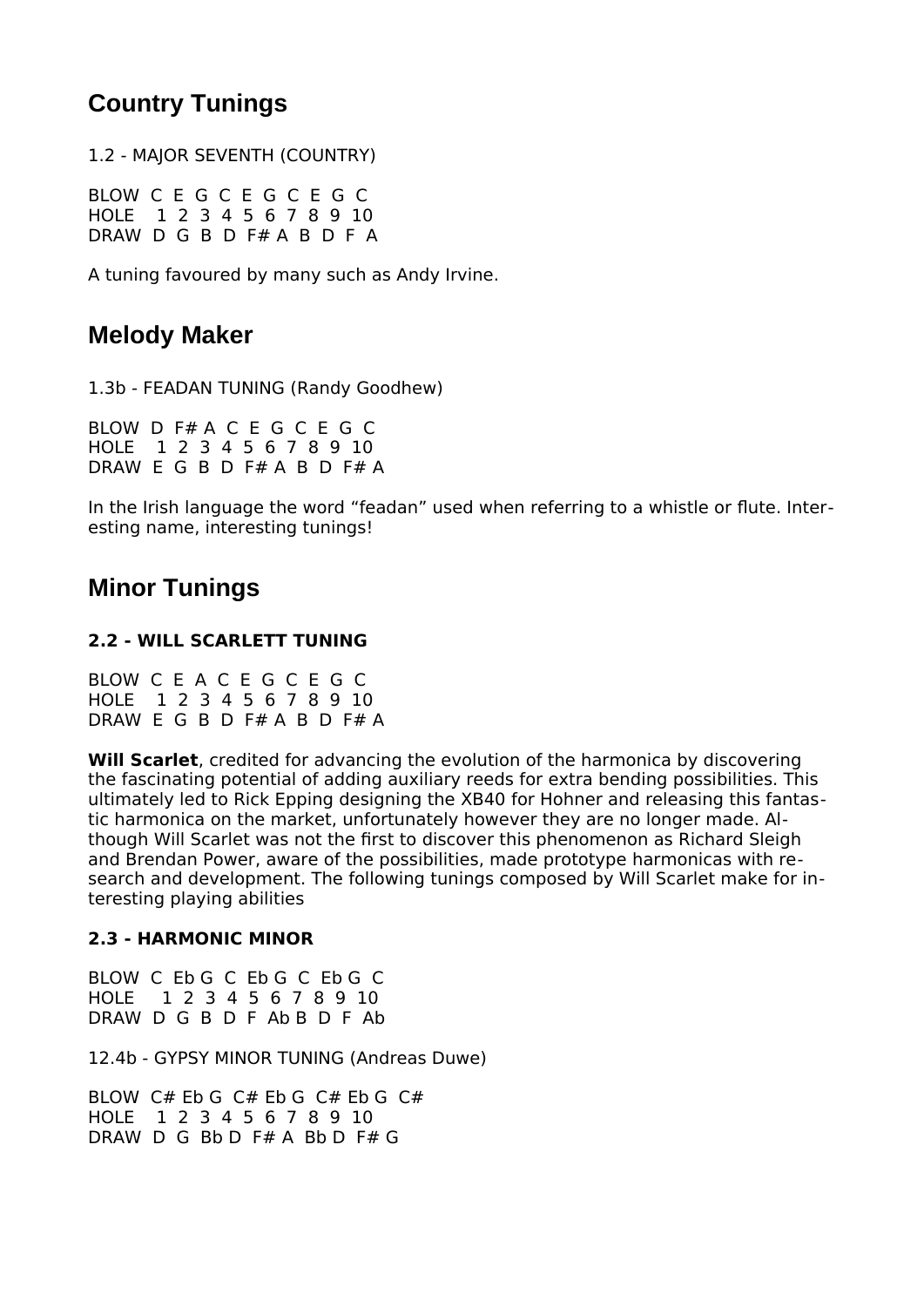### **3.2 - POWER TUNING (Brendan Power)**

BLOW C E G C E G B D G C HOLE 1 2 3 4 5 6 7 8 9 10 DRAW D G B D F A G C E A

3.4 - P-CHROM (Brendan Power tuning for chrom - works well on diatonic soloist) (See also 12.10)

BLOW C E G G C E G G C E G G HOLE 1 2 3 4 5 6 7 8 9 10 11 12 DRAW D F# A B D F# A B D F# A B

3.6 - "PADDY RICHTER" TUNING (Brendan Power - blow reeds from 1.3, draw reeds from 1.1; see also 6.2)

BLOW C E A C E G C E G C HOLE 1 2 3 4 5 6 7 8 9 10 DRAW D G B D F A B D F A

## **JOE FILISKO TUNINGS**

Joe Filisko can probably considered the 'Godfather' of harmonica technicians for birthing of the movement and advancing a harmonica revival, very idea of the harmonica techs movement currently undergoing throughout the world. Famous for his tunings specifications, innovations and customised diatonic blues harps. Joe Filisko makes harmonicas for Howard Levy who plays chromatically on a diatonic blues harps, Joe sets them up to play over-bend techniques of playing and supplies others established harmonicas players. As an historian of blues harmonica playing Joe plays with great depth and feeling and as close to the tradition as you can get. A true harmonica player, a believer and an excellent teacher in the old style of traditional playing harmonicas called *Tongue Blocking* or *Vamping* methods of traditional mouth organ playing.

4.1 - BLUES TUNING #1 (See also 5.2)

BLOW C E G C E G C E G C HOLE 1 2 3 4 5 6 7 8 9 10 DRAW D G B D G B D F F A

4.2 - BLUES TUNING #2 (See also 3.5)

BLOW C E G Bb C G C E G C HOLE 1 2 3 4 5 6 7 8 9 10 DRAW D G B D F A B D F A

4.3 - BLUES TUNING #3 (See also 8.1b)

BLOW C E G C E G Bb E G C HOLE 1 2 3 4 5 6 7 8 9 10 DRAW D G B D F A C D F A

4.4 - CHORD TUNING (\*\* notes an octave lower than usual)

BLOW C E G C E G Bb \*Bb\*D\*\*\*F\*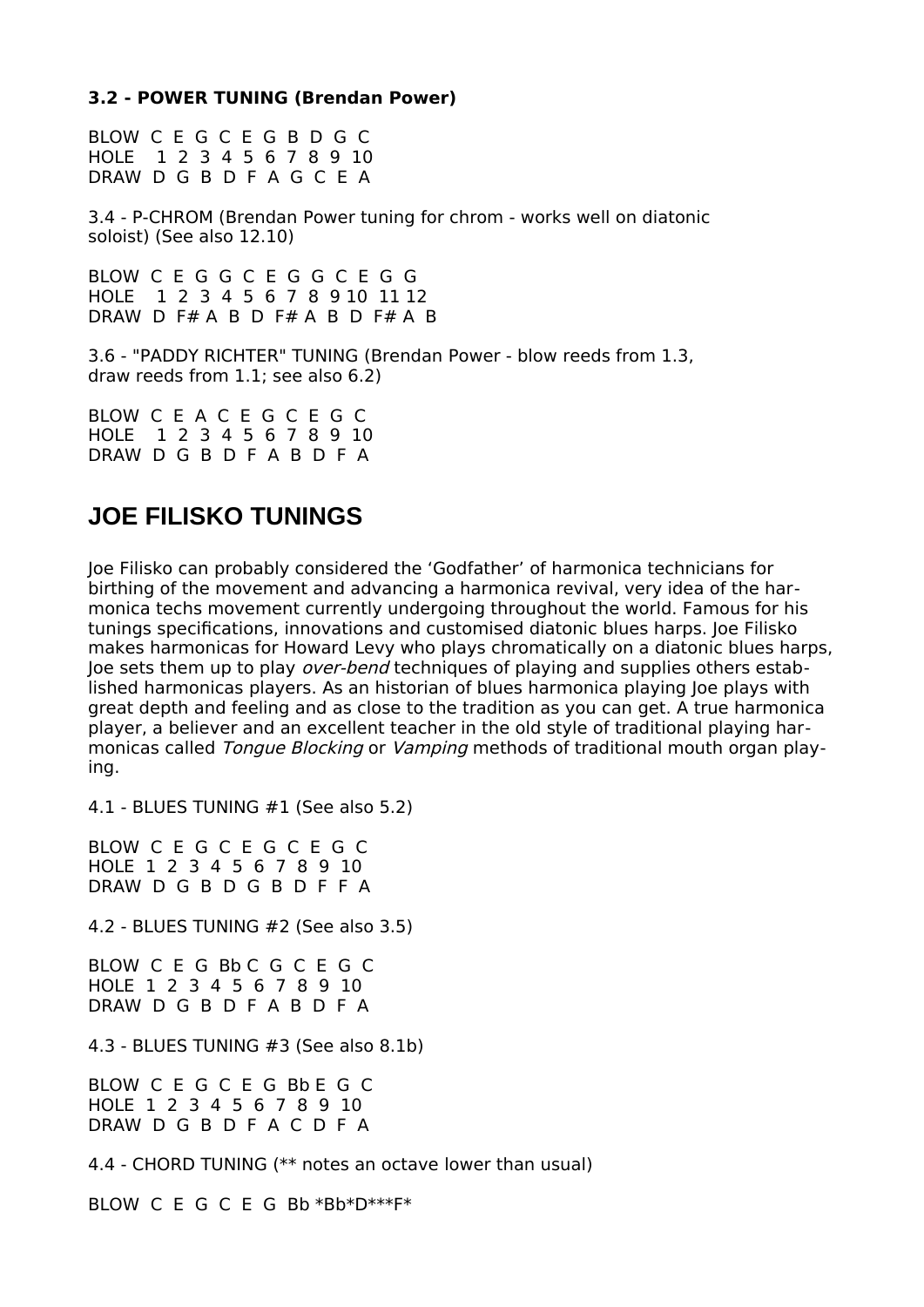## **SPANISH AND RELATED TUNINGS**

7.2 - SPANISH DRAW BENDING

BLOW F A C F A C F A C F HOLE 1 2 3 4 5 6 7 8 9 10 DRAW  $G# B E G# B E G# B E G#$ 

7.2c - AUGMENTED SPANISH TUNING WITH CHROMATIC WHOLE-TONE EXTENSION (16-hole-stretch-"diatonic", chromatic bending c/o Buzap)

BLOW E G# C E G# C E G# C E G# A# C D E F# HOLE 1 2 3 4 5 6 7 8 9 10 11 12 13 14 15 16 DRAW G B D# G B D# G B D# G A B C# D# F G

## **SPIRAL TUNINGS**

6.1 - BASIC SPIRAL TUNING (Mike Photis, but covered by German patent 9404910, granted in 1994 to Laurenz Wiskott)

BLOW C E G B D F A C E G HOLE 1 2 3 4 5 6 7 8 9 10 DRAW D F A C E G B D F A

11.12 - IRISH SEMI-SPIRAL - MIXOLYDIAN VERSION

BLOW C F A C E G B D F A HOLE 1 2 3 4 5 6 7 8 9 10 DRAW D G B D F A C E G B

## **TUNINGS FOR CHROMATIC HARMONICA**

12.1 - STANDARD SOLO-TUNED CHROMATIC (See also 5.3)

BLOW SLIDE IN  $C#$   $E#$   $G#$   $C#$   $E#$   $E#$   $G#$   $E#$   $E#$   $G#$   $C#$ BLOW SLIDE OUT C E G C C E G C C E G C HOLE NUMBER 1 2 3 4 5 6 7 8 9 10 11 12 DRAW SLIDE IN D# F# A# B# D# F# A# B# D# F# A# D DRAW SLIDE OUT D F A B D F A B D F A B

### **12.1a - IRISH TUNING**

BLOW SLIDE IN B  $D#$  F# B B  $D#$  F# B B  $D#$  F# B BLOW SLIDE OUT C E G C C E G C C E G C HOLE NUMBER 1 2 3 4 5 6 7 8 9 10 11 12 DRAW SLIDE IN C# E G# Bb C# E G# Bb C# E G# Bb DRAW SLIDE OUT D F A B D F A B D F A B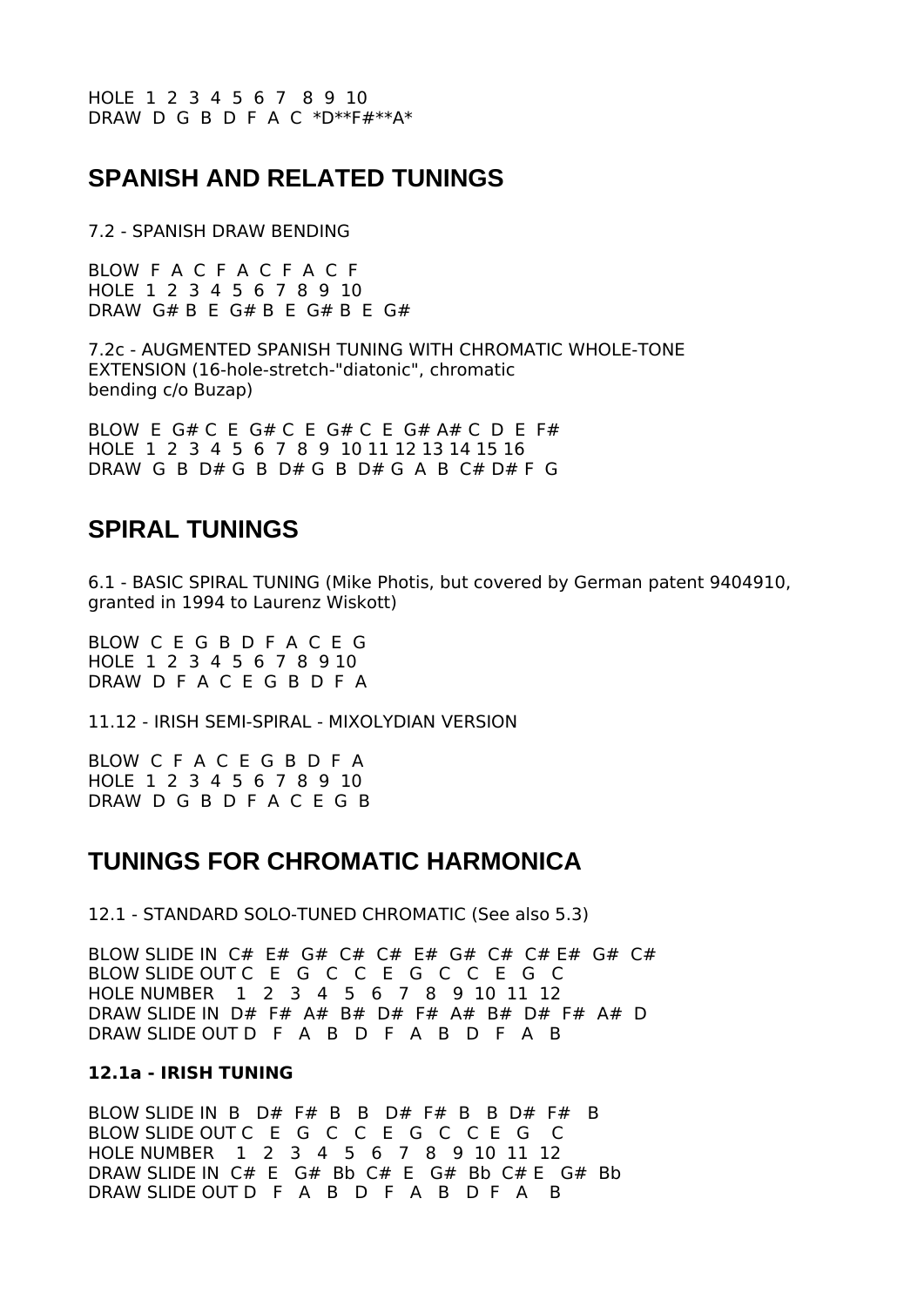**Eddie Clarke:** The most outstanding musician who ever played Irish Traditional Dance Music on a chromatic harmonica was Eddie Clarke from Cavan, Ireland. RIP. Eddie played the chromatic Hohner 270. Eddie played so much while vigorously playing jigs and reels that his harmonica reeds quickly broke. Eddie pressed in the button to play in C sharp on his C or Ab on his G… By doing this he discovered rolls that matched fiddles rolls note for note and other ornamentations, decorations and cuts into his tunes, playing closer to the tradition. Some people reverse the slider to achieve this style of playing while other have them tuned and customise to C#/D or D/  $C#$  same as or similar to  $C#/D$  accordion tuning that many musical prefer.

12.1b - ALTERED CHROMATIC (Slide raises each note to next scale tone - C major in this case, but can be applied to other keys and/ or tunings)

BLOW SLIDE IN D F A D D F A D D F A D BLOW SLIDE OUT C E G C C E G C C E G C HOLE NUMBER 1 2 3 4 5 6 7 8 9 10 11 12 DRAW SLIDE IN E G B C E G B C E G B C DRAW SLIDE OUT D F A B D F A B D F A B

12.2 - RICHTER CHROMATIC (Koch or Slide Harp, or old "regular tuning" 260) (See also 1.1)

BLOW SLIDE IN C# E# G# C# E# G# C# E# G# C# BLOW SLIDE OUT C E G C E G C E G C HOLE NUMBER 1 2 3 4 5 6 7 8 9 10 DRAW SLIDE IN D# G# B# D# F# A# B# D# F# A# DRAW SLIDE OUT D G B D F A B D F A

12.2f - CHICAGO DOUBLE-CROSS (Randy Goodhew - 1998 modification)

BLOW SLIDE IN B Eb Gb B Eb Gb B Eb Gb B BLOW SLIDE OUT C E G C E G C E G C HOLE NUMBER 1 2 3 4 5 6 7 8 9 10 DRAW SLIDE IN Db Gb Bb Db Gb Bb Db E Ab A DRAW SLIDE OUT D G B D G B D F A Bb

12.2g - NASHVILLE DOUBLE-CROSS (Randy Goodhew)

BLOW SLIDE IN B Eb Gb B Eb Gb B Eb Gb B BLOW SLIDE OUT C E G C E G C E G C HOLE NUMBER 1 2 3 4 5 6 7 8 9 10 DRAW SLIDE IN Db Gb Bb Db Gb Bb Db F Ab Bb DRAW SLIDE OUT D G B D G B D F# A B

12.3 - BOOGIE TUNING (John Infande)

BLOW SLIDE IN C Eb G A C Eb G A C Eb G A BLOW SLIDE OUT C E G A C E G A C E G A HOLE NUMBER 1 2 3 4 5 6 7 8 9 10 11 12 DRAW SLIDE IN Eb F A C Eb F A C Eb F A C DRAW SLIDE OUT D F G B D F G B D F G B

#### **12.3f - BEBOP TUNING**

BLOW SLIDE IN  $C#$  E# G# B  $C#$  E# G# B  $C#$  E# G# B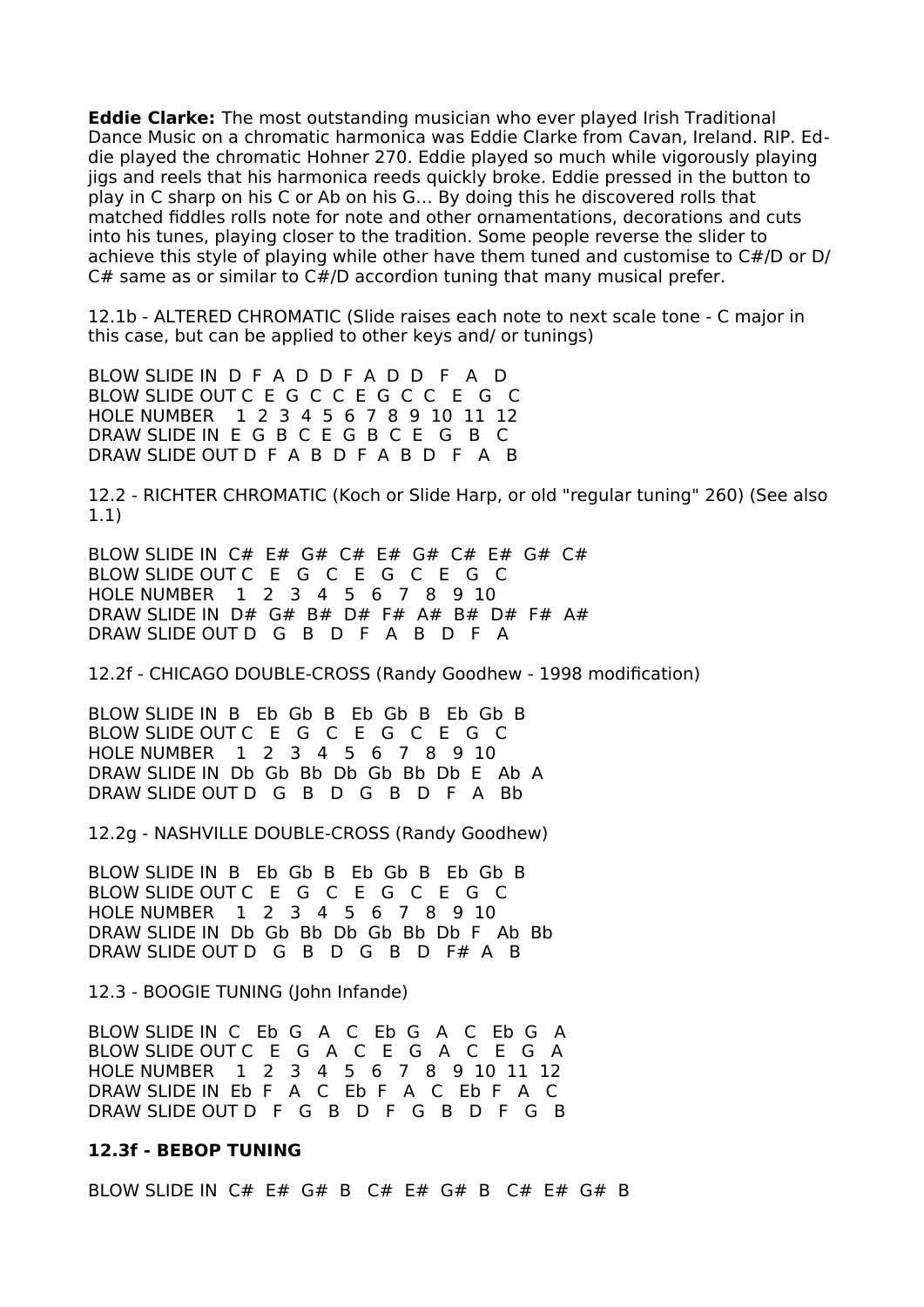BLOW SLIDE OUT C E G Bb C E G Bb C E G Bb HOLE NUMBER 1 2 3 4 5 6 7 8 9 10 11 12 DRAW SLIDE IN D# F# A# B# D# F# A# B# D# F# A# B# DRAW SLIDE OUT D F A B D F A B D F A B

### **12.5 - DIMINISHED TUNING (UK PAT# 2,259,802 by Yeadon)**

BLOW SLIDE IN D F Ab B D F Ab B D F Ab B BLOW SLIDE OUT C# E G Bb C# E G Bb C# E G Bb HOLE NUMBER 1 2 3 4 5 6 7 8 9 10 11 12 DRAW SLIDE IN D# F# A C D# F# A C D# F# A C DRAW SLIDE OUT D F Ab B D F Ab B D F Ab B

## **12.7 - QUARTER-TONE CHROMATIC WITH 1/4TONE SLIDE (UK PAT# 2,259,802 by Yeadon)**

 $('+)$  = one quarter-tone sharp)

BLOW SLIDE IN C+ D+ E+ F#+ G#+ A#+ C+ D+ E+ F#+ G#+ A#+ BLOW SLIDE OUT C D E F# G# A# C D E F# G# A# HOLE NUMBER 1 2 3 4 5 6 7 8 9 10 11 12 DRAW SLIDE IN C#+ D#+ F+ G+ A+ B+ C#+ D#+ F+ G+ A+ B+ DRAW SLIDE OUT C# D# F G A B C# D# F G A B

#### **12.9a - ADAPTATION OF SUGGESTED MELODEON TUNING**

BLOW SLIDE IN Bb Db Ab Bb Db Ab Bb Db Ab Bb BLOW SLIDE OUT C E G C E G C E G C HOLE 1 2 3 4 5 6 7 8 9 10 DRAW SLIDE IN B Eb Gb B Eb Gb B Eb Gb B DRAW SLIDE OUT D F A D F A D F A D

### **12.10 - P-CHROM (Brendan Power. Removal of blow reed valves allows bluestype bending on all draw notes.) (See also 3.4)**

BLOW SLIDE IN  $C#$  E#  $G#$   $G#$   $C#$  E#  $G#$   $G#$   $G#$   $G#$   $G#$ BLOW SLIDE OUT C E G G C E G G C E G G HOLE NUMBER 1 2 3 4 5 6 7 8 9 10 11 12 DRAW SLIDE IN D# G A# B# D# G A# B# D# G A# B# DRAW SLIDE OUT D F# A B D F# A B D F# A B

12.10a - VARIATION OF 12.10 (Slide raises all notes to next scale tone)

BLOW SLIDE IN D F# A A D F# A A D F# A A BLOW SLIDE OUT C E G G C E G G C E G G HOLE NUMBER 1 2 3 4 5 6 7 8 9 10 11 12 DRAW SLIDE IN E G B C E G B C E G B C DRAW SLIDE OUT D F# A B D F# A B D F# A B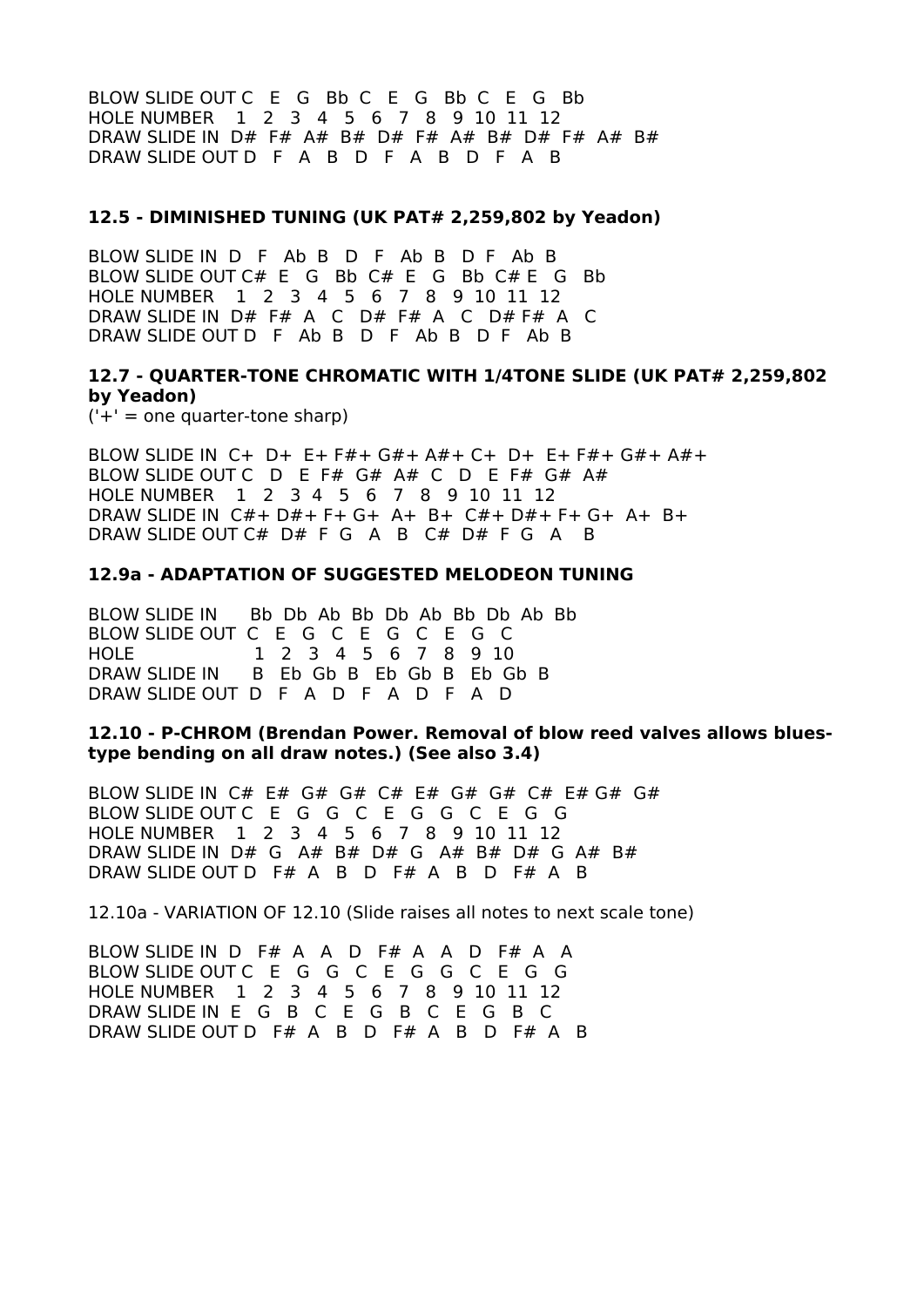# **Tremolo Tunings**

This is a brief selection of tunings for double-reed diatonic harmonicas (octave and tremolo harps). Harmonicas of this type often use tunings similar to those of the single reed diatonic, but there are a few that use a rather different layout. Although these harps use pairs of reeds (tuned either to a unison or an octave), here they are treated as single notes, except where different pitches are involved.

## **13.1 - TYPICAL ASIAN TREMOLO TUNING**

BLOW C E G C E G C E G C HOLE 1 2 3 4 5 6 7 8 9 10 11 12 13 14 15 16 17 18 19 20 21 DRAW D F A B D F A B D F A

13.1a - NATURAL MINOR VERSION OF 13.1

BLOW C Eb G C Eb G C Eb G C HOLE 1 2 3 4 5 6 7 8 9 10 11 12 13 14 15 16 17 18 19 20 21 DRAW D F Ab Bb D F Ab Bb D F Ab

13.1a - HARMONIC MINOR VERSION OF 13.1

BLOW C Eb G C Eb G C Eb G C HOLE 1 2 3 4 5 6 7 8 9 10 11 12 13 14 15 16 17 18 19 20 21 DRAW D F Ab B D F Ab B D F Ab

## **5.1 - STANDARD 14 HOLE**

BLOW C E G C E G C E G C E G C E HOLE 1 2 3 4 5 6 7 8 9 10 11 12 13 14 DRAW D G B D F A B D F A B D F A

5.2 - STEVE BAKER SPECIAL (All Richter variations could be applied to this tuning.)

BLOW C E G C E G C E G C E G C E HOLE 1 2 3 4 5 6 7 8 9 10 11 12 13 14 DRAW D G B D G B D F A B D F A B

Steve Baker works for Hohner as a consultant and instrumental in the creation in Hohner's Marine Band Series of the Crossover and Marine Band Deluxe.

5.3 - SOLOIST (US PATENT #863960, W.B Yates, 1907)

BLOW C E G C C E G C C E G C HOLE 1 2 3 4 5 6 7 8 9 10 11 12 DRAW D F A B D F A B D F A B

5.3g - VARIATION OF DIMINISHED TUNING (c/o Ed Coogan)

BLOW C Eb Gb A C Eb Gb A C Eb Gb A HOLE 1 2 3 4 5 6 7 8 9 10 11 12 BLOW Eb Gb A C Eb Gb A C Eb Gb A C

5.6 - C/F TUNING, AKA BEBOP TUNING